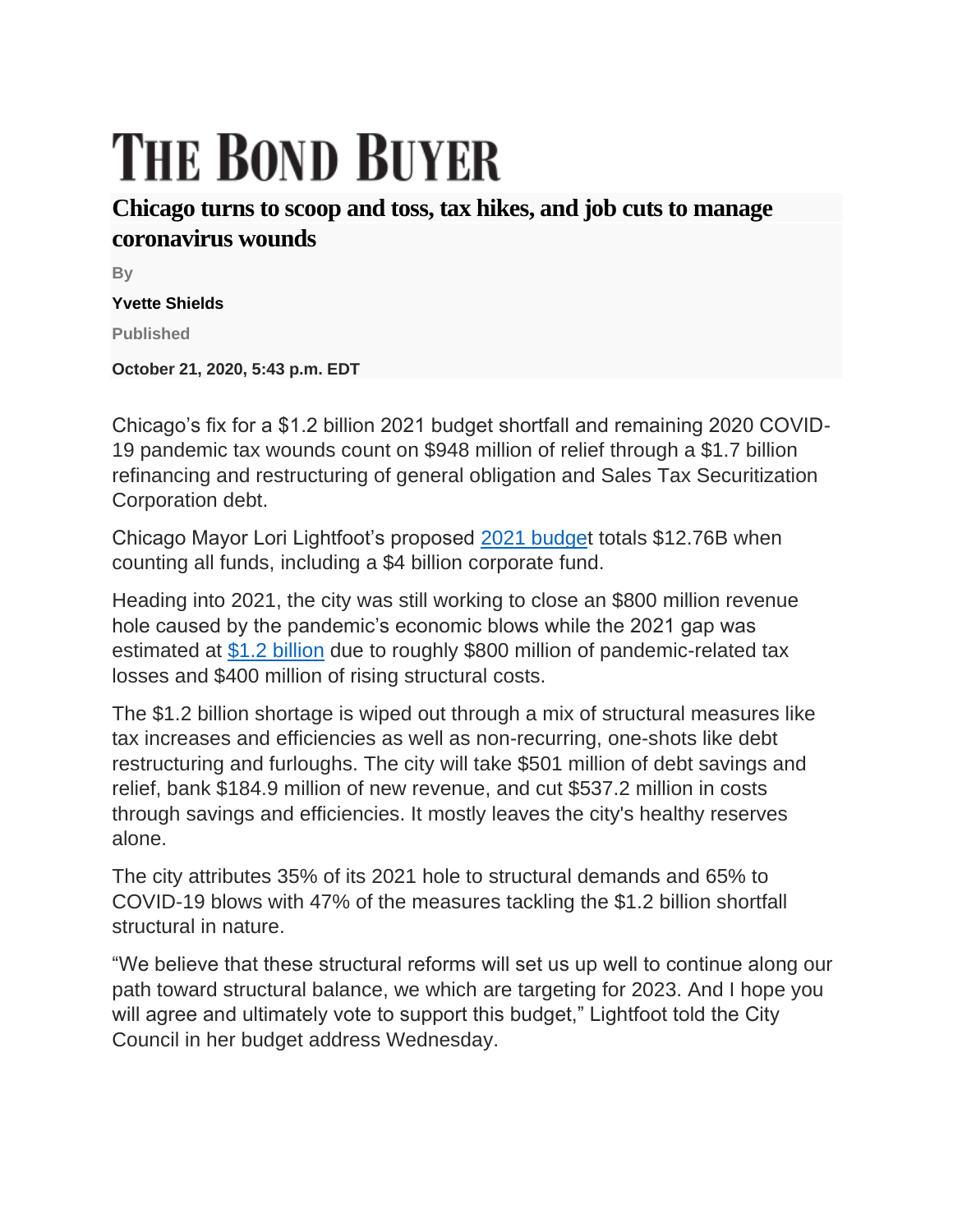

*"We believe that these structural reforms will set us up well to continue along our path toward structural balance, we which are targeting for 2023," Chicago Mayor Lori Lightfoot said. Bloomberg News*

Staying on course with the goal to structurally balance the city's books by 2023 will prove more difficult given a post-debt restructuring spike in 2022 of about \$600 million in debt service and a \$300 million price tag to cover an actuarial pension contribution for the municipal and laborers funds. Those factors are likely to weigh heavily in what rating agencies have to say on the proposed plan.

The city's general obligation credit is rated junk-level by Moody's Investors Service, at Ba1, it's rated BBB-minus by Fitch Ratings, BBB-plus by S&P Global Ratings, and A by Kroll Bond Rating Service. [S&P moved the outlook](https://www.bondbuyer.com/news/coronavirus-economy-brings-chicago-negative-rating-outlook) to negative in April over mounting pandemic pressures that make structural balance targets a tougher task. The others assign a stable outlook.

"Ratings agencies have demonstrated unusual patience, due to the unusual circumstances" said Brian Battle, director of trading at Chicago-based Performance Trust Capital Partners, who added, at first glance the budget proposal and debt restructuring appears "reasonable as this voluntary quarantine is unprecedented."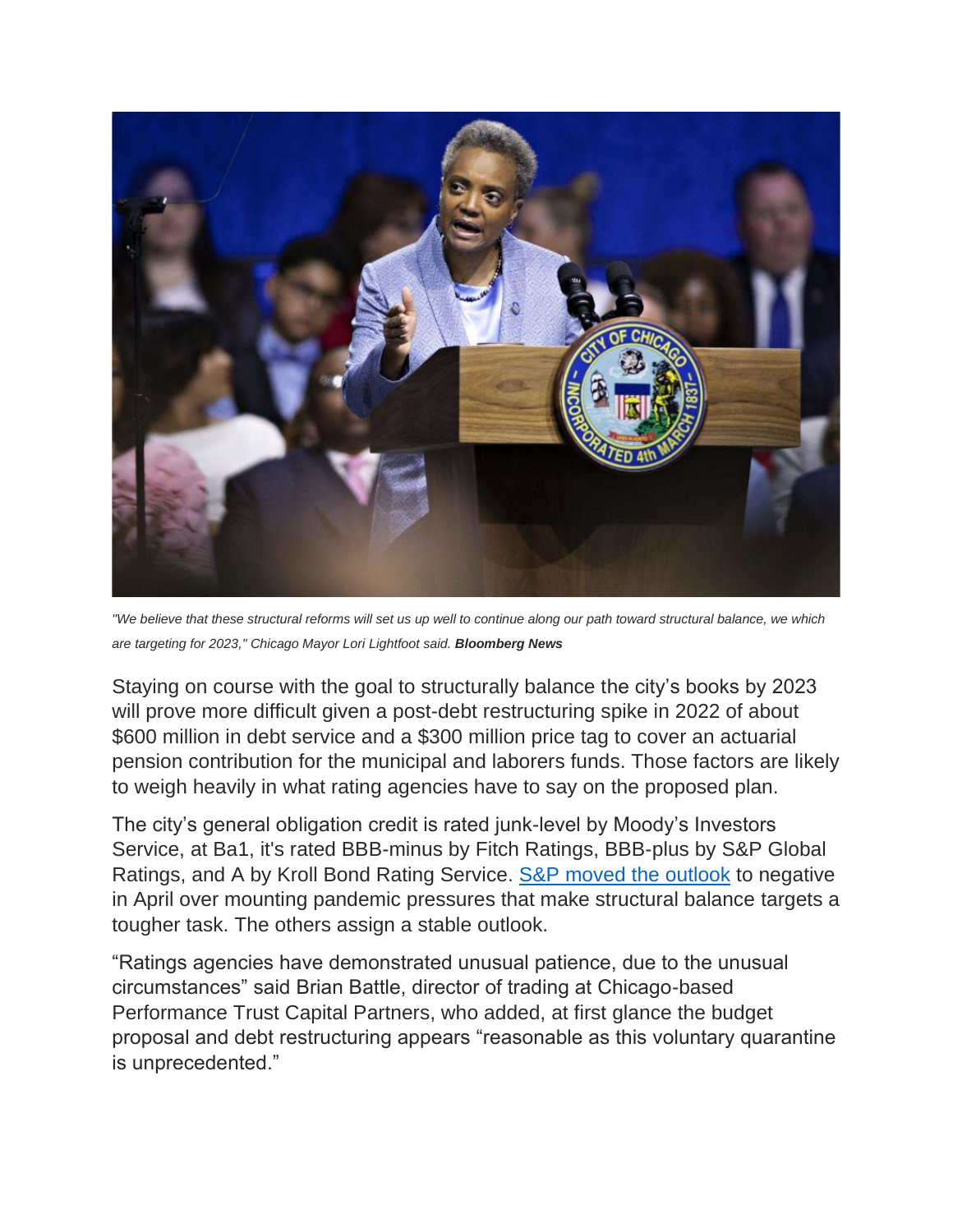Market participants will welcome that spending cuts and tax increases are part of the equation and may be willing to swallow the return to scoop-and-toss debt restructuring. "The mayor's office is being responsible by talking about tax increases and spending cuts," Battle said, adding that on debt restructuring the city "did it way before there were circumstances" like the pandemic.

Bigger questions loom large over the city's post-pandemic fiscal picture. "The more salient question for the city is what is the long-term revenue and spending plan? What is the one, three, and five projections for revenue increases and spending cuts and how does the city attain fiscal stability," he said.

The package now heads to the council with hearings beginning Monday and a vote expected next month. While Lightfoot labeled the tax hikes and layoffs modest, they may prove a hard sell for some council members who prefer other tax proposals, want police spending cut and more spending on human services, and may look skeptically at the debt refinancing.

"I think it is a fair division and reasonable approach to structural change during this pandemic with little federal help," said Alderman Scott Waguespack, Lightfoot's Finance Committee chair, who was a frequent critic of the former mayor's budgets. "They have a balance in here where we cannot do all structural changes at once. We don't want to hit personnel too hard, or raise property taxes too high but I believe rating agencies are looking for a good balance."

The \$537.2 million of savings and efficiencies include \$106.3 million in personnel reductions from measures like five furlough days and the elimination of 1,900 positions, including 350 layoffs. The budget cuts about 600 police department positions, but Lightfoot said she has no plans to cut other police spending, especially given demands associated with reforms under a consent decree.

The city will sweep old accounts, moving \$59 million to the corporate fund and will require Chicago Public Schools to reimburse it for \$40 million of pension contributions for CPS employees who participate in the city's pension funds and \$54 million will come from improved rates in healthcare contracts.

The \$184.9 million of new revenue comes from a \$33.5 million increase in an expected tax-increment financing surplus declaration, a \$30 million draw on city fund balances, new tax revenue, including a \$93.9 million property tax hike, including \$16 million for new property and a \$42.5 million hike due loss of collections. The city lost litigation filed by the pension funds and now must make up the difference between what's levied to cover pension contributions and what's collected. Future annual property tax hikes will be tied to inflation, a shift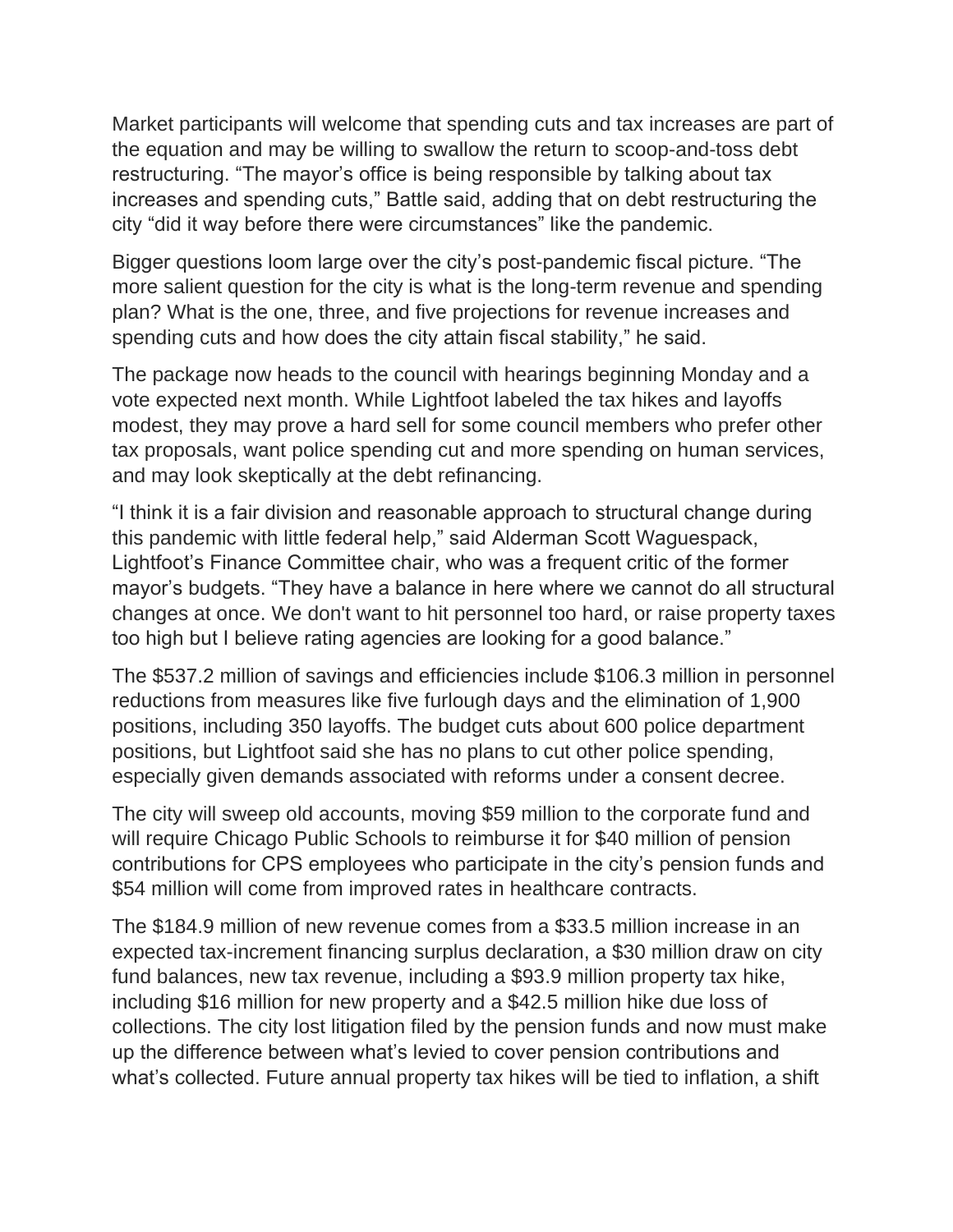from existing practices. The city will also raise \$25 million from a hike on cloud computing and motor fuel taxes.

Council members have pressed the administration to dip deeply into reserves. The city's fiscal chief Jennie Huang Bennett has pushed back, warning that preservation of the reserves that total \$900 million between an unassigned fund balance, a cash reserve, and long term reserves are central to maintaining the city's ratings and weathering a prolonged pandemic hit.

"To be clear, folks, we are not experiencing a rainy day. It is truly a rainy season, and we must continue to be prudent and cautious," Lightfoot said.

The city will declare a \$300 million TIF surplus, pocketing \$76 million or \$33.5 million more than previously anticipated. Chicago Public Schools receives half of any surplus and the city's sister agencies and Cook County receive the remainder.

Pension appropriations rise to \$1.815 billion in 2021 from \$1.68 billion. The city is carrying [\\$31.8 billion of net pension liabilities,](https://www.bondbuyer.com/news/coronavirus-may-add-to-strains-for-already-frail-chicago-pension-funds) and funded ratios for the funds are at 18% for firefighters, 21% for police, 24% for municipal, and 43% for laborers. The contributions shoot up in 2022 to \$2.245 billion due to a roughly \$300 million spike when the laborers and municipal fund payments move to an actuarial level and due to modest growth in contributions to police and firefighters which moved to an ARC this year.

## **Debt**

A cornerstone of the 2021 package that will also cover half of the 2020 hole will come from a \$1.7 billion debt refinancing and restructuring. If approved by the council, the city would issue the first piece of the refinancing in December, according to budget documents.

Lightfoot refinanced GO and other debt with \$1.5 billion of borrowing under the [GO and STSC credits in January](https://www.bondbuyer.com/news/markets-demand-for-new-paper-a-plus-for-chicago-go-deal) generating a total of \$300 million in savings that were mostly taken upfront. Bennett has stressed the upfront savings may mark a one-time maneuver but did not constitute scoop-and-toss, as maturities were not extended and savings were achieved in all maturities.

"Unlike the refinancing in 2020, the city will be increasing the debt service on the bonds in future years and extending the debt," reads a city description of the proposed transaction. "Overall, the city will use the refinancing savings … to help pay for the cost of the debt restructuring and overall the transaction will still generate positive savings on a net present value basis."